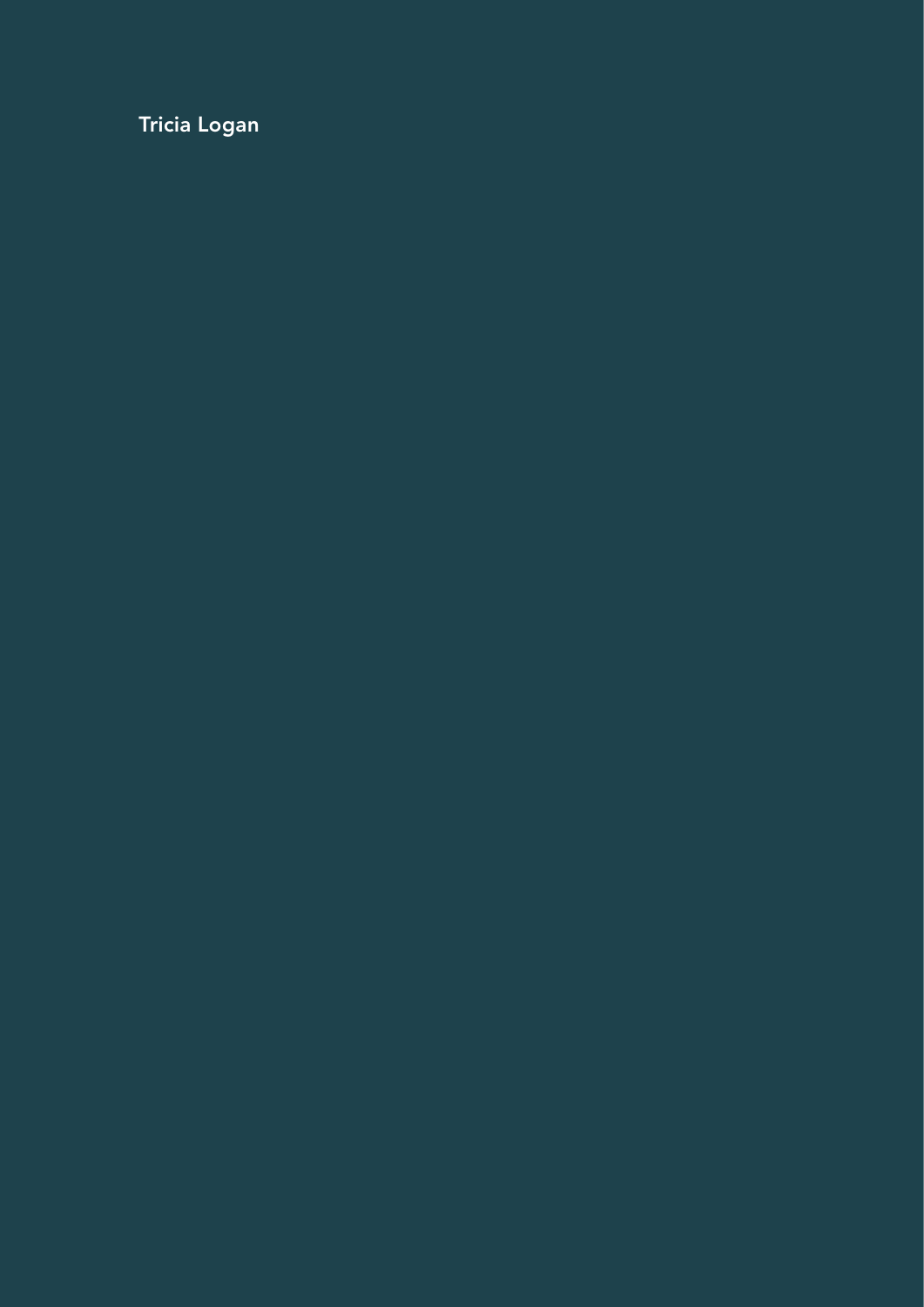Tricia Logan is a Métis woman originally from Kakabeka Falls, Ontario, and she currently lives in Winnipeg, Manitoba. She recently completed her Master of Arts in the Department of Native Studies at the University of Manitoba. Her thesis topic was "Métis Experiences at Residential School." Tricia is dedicated to the appropriate promotion, research, and representation of Métis history, Michif language, and truths about the residential school legacy. Since 2000, she has taught a course on the history of residential schools and is hoping to pursue a Ph.D. on the commemoration and legacy of the schools in Canada. Tricia recently took part in a Michif language program, living with Michif speakers in their homes. She currently works as a research officer at the Métis Centre of the National Aboriginal Health Organization.

Tricia's passion for Métis history is evident in the opening section of her paper as she reflects upon the challenges she faced as a researcher attempting to uncover the truth about Métis experiences in residential school. She discovered that very little documentary evidence exists with respect to Métis attendance at the schools, although the anecdotal evidence was strong, including within her own family—Tricia's grandmother and several other family members attended the Qu'Appelle Residential School in Lebret, Saskatchewan. In the paper, Tricia discusses the circumstances and policies that influenced Métis attendance at residential school and factors that contributed to a suppression of this history. She also quotes a sampling of Métis Survivors talking about their treatment in the schools.

Tricia concludes that commemoration could provide a venue for Métis Survivors to reconnect with lost memories of language, culture, and customs and to honour family members, friends, and classmates who did not survive: "Perhaps forgetting aided in the resilience, but now, in an open environment, active remembering and active forgetting will be done by choice, not necessity."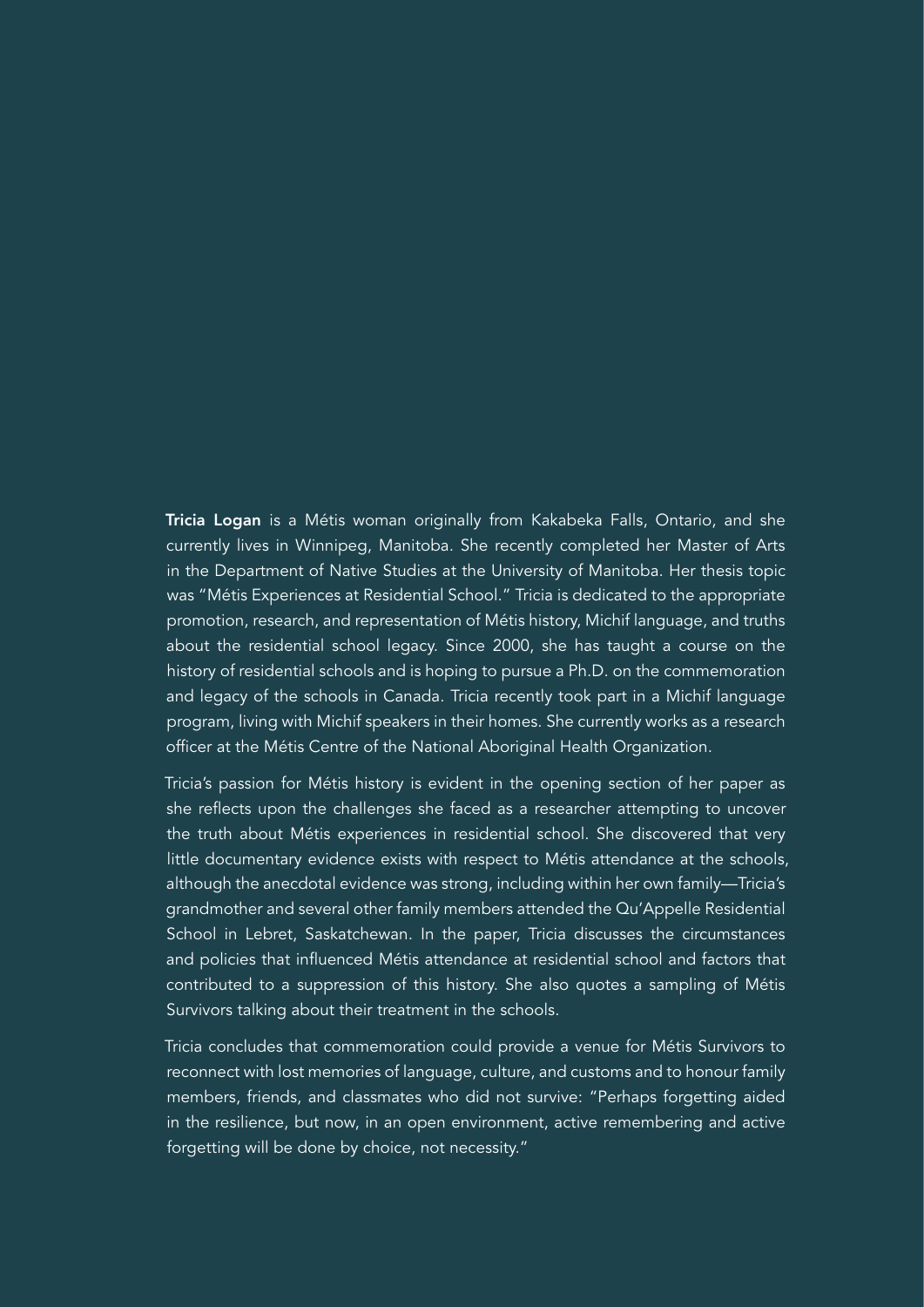# A Métis Perspective on Truth and Reconciliation Reflections of a Métis Researcher

As a student of Métis history, I have been studying the Métis experience at residential schools since early in 2000. I began my studies in Brandon, Manitoba, when I was hired as a project coordinator of one of the first Aboriginal Healing Foundation projects for Métis in Canada. At that time I was asked to compile a record of Métis attendance in the Southwest Region of the Manitoba Métis Federation. I faced a great deal of skepticism about the topic. Many respected people that I asked knew little about where to find records of Métis attendance, although they were aware of an existing oral history of Métis and residential schools. Even though finding evidence and contacting Survivors was initially difficult, most people were quite certain Métis did attend despite incomplete and inaccurate records.

My grandmother and several members of her Métis family attended the Qu'Appelle Residential School in Saskatchewan. Considering this personal connection, it was slightly discouraging when academics and entire organizations refused to contribute to the study or suggested that I find a new topic. There seemed to be a general acceptance, in some small circles of academia, that Métis attendance was insignificant despite Métis claims to the contrary. Reliance on written records preserved by residential school administrators contributed greatly to the Métis story being under-represented and under-researched for so long.

As a Métis researcher, I have gained my own perspective on Métis attendance at residential schools. A great deal of this paper was compiled with the help from Métis Elders, Survivors, academics, and friends who supported this study.

During the summer of 2007, I spent one month in Camperville, Manitoba, participating in a language immersion project learning the Michif language from Elders in the community. My Michif instructors and members of their families had attended the residential school in Pine Creek and the day school in Camperville. The influence of the residential school era is quite evident in this region. Generations of First Nations and Métis from the Camperville, Pine Creek, and Duck Bay area where I was staying serve as just one example of the intergenerational impacts that extend into contemporary realities. My time in this community revealed several truths about the current reality for Métis Survivors. For example, an imposed class structure associated with residential school was mentioned several times, and divisions are still evident in the community today.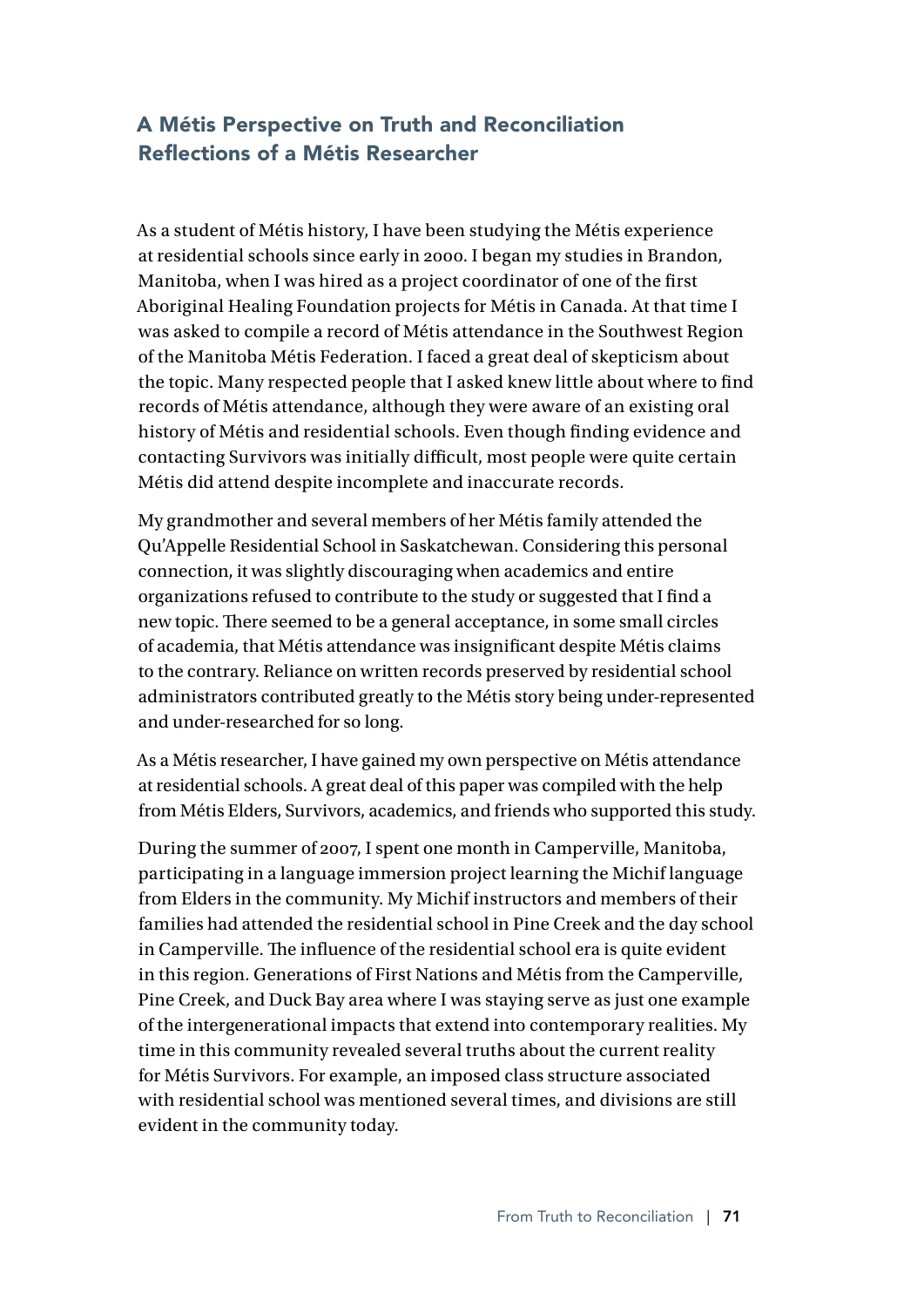I surprised myself during my month of Michif language immersion. I had recently completed my master's thesis on Métis experiences at residential school<sup>1</sup> before I arrived for my immersion program, and I thought the immersion would be a nice complement to my years of Western academic study. What most surprised me was how present and raw the thoughts of residential school are in this Métis community. What I thought was a trace of history is, in reality, an experience that is vividly alive.

The legacy of the schools came up several times when Elders were questioned about why they did not teach their children the Michif language. My Métis teachers' instruction by nuns had lasting impacts on them, so much so that they felt compelled to teach their children English and to dismiss their first language, Michif. The Elders recalled how their language was suppressed and their culture belittled. It was easy for me to make connections about how a language like Michif becomes endangered. The resolve of my teachers as well as many other Métis people was still stronger than the influence of the nuns. Many Métis resisted losing their Michif, continuing to speak and teach the language today.

What I learned in my years of studying residential schools was never so meaningful as it was when I was trying to learn an endangered language from some strong, resilient Métis women. I spent many days on the shores of Lake Winnipegosis learning Michif and the Métis way of life. On the shore of the lake, where I would swim daily and take my language lessons, were two benches. One of my Michif teachers would sit on a bench and yell out to me in Michif while I swam in the lake. We would go over the day's new Michif words while I floated by her bench on the shore.

I learned later that these benches were originally pews from the residential school in Pine Creek-Camperville. The time I had devoted to reclaiming Michif language and learning about Métis history was spent on a bench that once stood in a residential school. The benches were placed where the shore was picturesque, open, shaded, free and always surrounded with Michif language and stories. I often thought of where the bench-pews would have sat years ago. I felt that those who were forced to sit on them while at the school probably longed to see their lake, Lake Winnipegosis, as I was doing so leisurely. Instead, the children sat in a place where they were forbidden to be free, forbidden to speak, and removed from the homes of their parents and families. I could only speculate on what the children's wishes could have been during the hours of prayer spent on those benches.

Métis stories will be new to many, and many unheard stories will finally be heard. The fact that attendance of Métis students at the schools was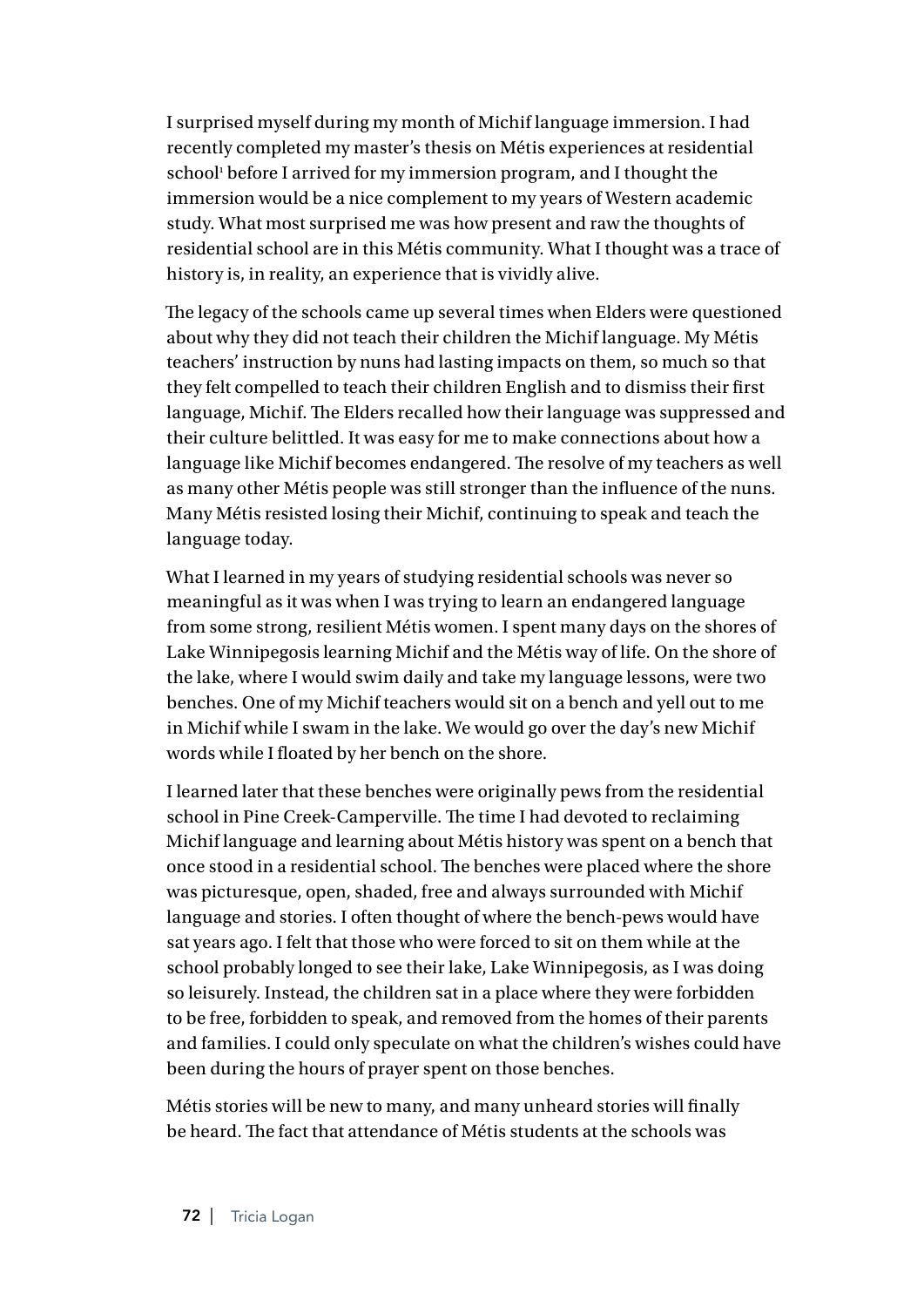overlooked for so long sends a message to the Métis that remembrance of their lives is of no consequence to overall Canadian societal memory. In fact, remembering Métis experiences at residential school does have a bearing on society's collective conscience.

The Métis believe they are entitled to rights equitably with other Aboriginal people. They also feel there is a great deal of injustice to be rectified. Métis involvement in residential schools is only one injustice that is deserving of recognition and reparations by church and state. The Métis have a long intergenerational legacy of trauma. What they deserve is equitable treatment and, most importantly, to be remembered.

In the following pages I present an overview of Métis history and experience with the residential school system based on a combination of historical and archival research, supplemented by personal interviews with Métis Elders and Survivors.

# Métis History and Residential Schools

The Métis are one of three Aboriginal peoples, along with Indians (First Nations) and Inuit, who are recognized in the *Constitution Act 1982* as having Aboriginal rights. However, there are few clear definitions of who is included in the Métis population or what entitlements are attached to their Aboriginal status. Historically, both federal and provincial governments have denied responsibility for Métis-specific policy and services, such as protecting occupancy of lands or providing education.

The Métis people originated primarily from unions of First Nations women and European fur traders. Gradually, communities with distinct Métis culture emerged, combining the dual streams of their heritage in unique ways and engaging in economic partnerships with Europeans. The *Report of the Royal Commission on Aboriginal Peoples* records the following:

Using their knowledge of European and Aboriginal languages, their family connections and their wilderness skills, they helped to extend non-Aboriginal contacts deep into the North American interior…[a]s interpreters, diplomats, guides, couriers, freighters, traders and suppliers [of essential goods].<sup>2</sup>

People and communities in eastern Canada identify as Métis, but the majority reside in the west, from northwestern Ontario across the Prairies and into British Columbia and the Northwest Territories. This paper focuses on the experience of Métis who were most involved in residential schools, in the western region that is called the homeland of the Métis Nation.

Métis identity is not based on genetics. What distinguishes Métis is their attachment to culture and communities that are distinctly Métis, rooted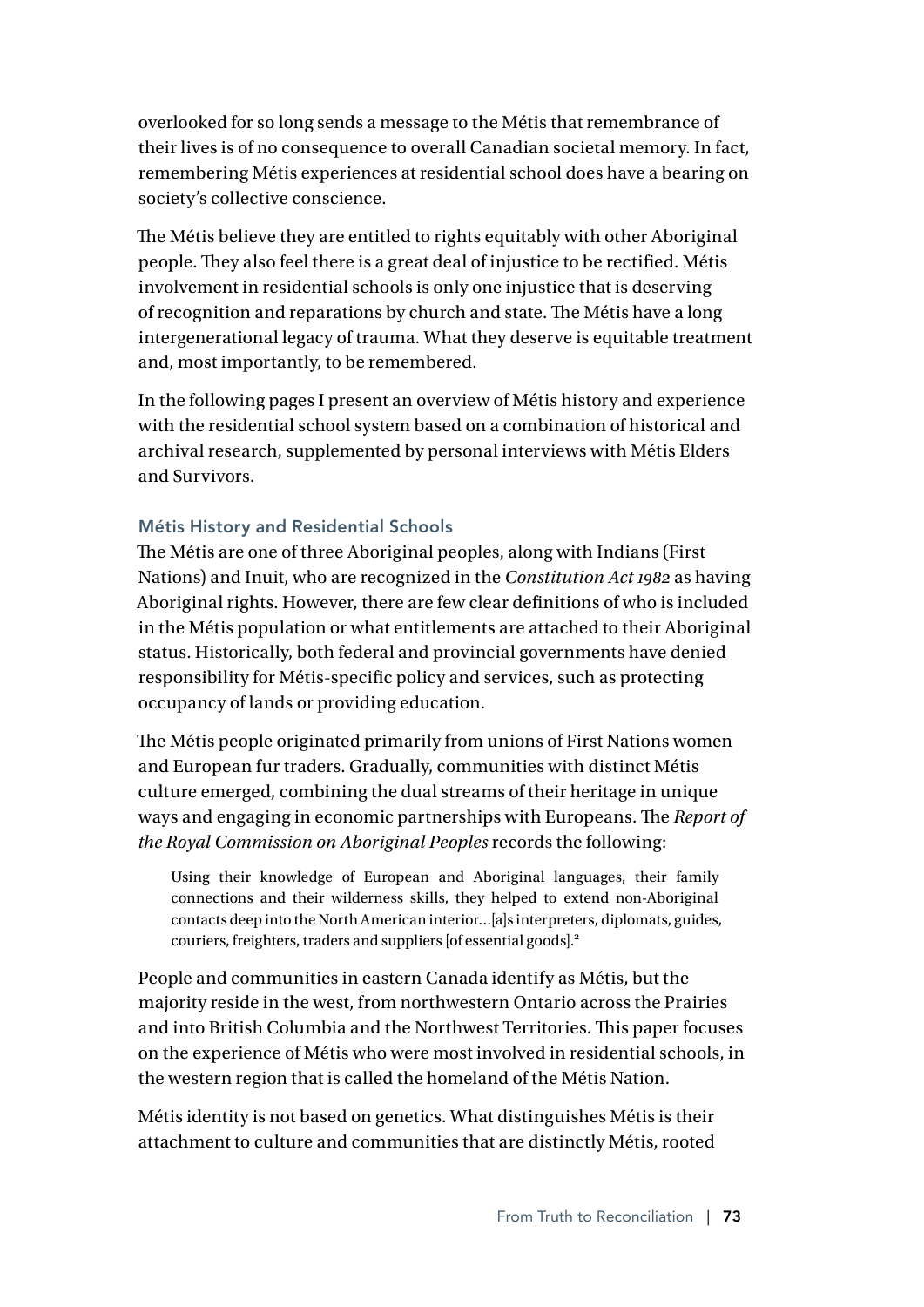in a historic lifestyle that involved seasonal hunting, periodic return to fixed trading bases, and mobile art forms of song, dance, fiddle music, and decorative clothing. A central component of Métis distinctiveness is the Michif language that blends components of French and Aboriginal languages in a unique way.3

The determination of Métis people to maintain a land base and pursue a distinct way of life in the face of colonial encroachment periodically generated open conflict. In 1815–16 at Seven Oaks, a location along the Red River in what is now part of Manitoba, the Métis under the leadership of Cuthbert Grant, along with First Nation allies, prevailed against an armed colonial force led by Governor Semple. The Battle of Seven Oaks is usually cited as a beginning of Métis nationhood. Following Confederation, Louis Riel led the Métis in a provisional government that created a list of rights for the Métis that would later be incorporated in the *Manitoba Act* of 1870. These actions by Riel and the Métis helped procure rights to land for the Métis and created the province of Manitoba. Similar actions were attempted around Batoche in 1885, to help assert the rights of the Métis in what would become the province of Saskatchewan. In 1885, the Canadian militia was called in to forcibly settle the problems with the Métis. The Canadian government saw the Métis as a problem in many ways, but mainly as massive opposition to their settlement plans and an impediment to progress in creating the Canadian Pacific Railway.4 The Métis were defeated, and Louis Riel was hanged in 1885.5

Although Louis Riel was hanged for treason, he continued to be regarded by the Métis as a patriot and a father of Confederation.<sup>6</sup> If Riel were to be pardoned posthumously by the Government of Canada, many Métis would consider this a significant gesture. The act could potentially make current land and rights disputes between government and the Métis proceed more efficiently.<sup>7</sup>

The *Manitoba Act* of 1870, given constitutional status in 1871, promised 1.4 million acres of land to Métis children, to be distributed as land entitlements called scrip. Dispute over the terms of distribution, allotments that did not fit with the occupancy patterns of the Métis, sharp dealing by unscrupulous land agents, and outright corruption by government officials deprived most Métis of the benefits of the constitutional provision.8

After the events of 1870 and 1885, the Métis were rapidly dispossessed of their land base in the west. The distribution of scrip was regarded by government as having dealt with Métis rights to land and having discharged any related government obligations, although the Métis continue to contest this position. Stripped of land, money, and basic citizenship rights they entered a period called *the forgotten years.* They were cast as "rebels" and the "other" Aboriginal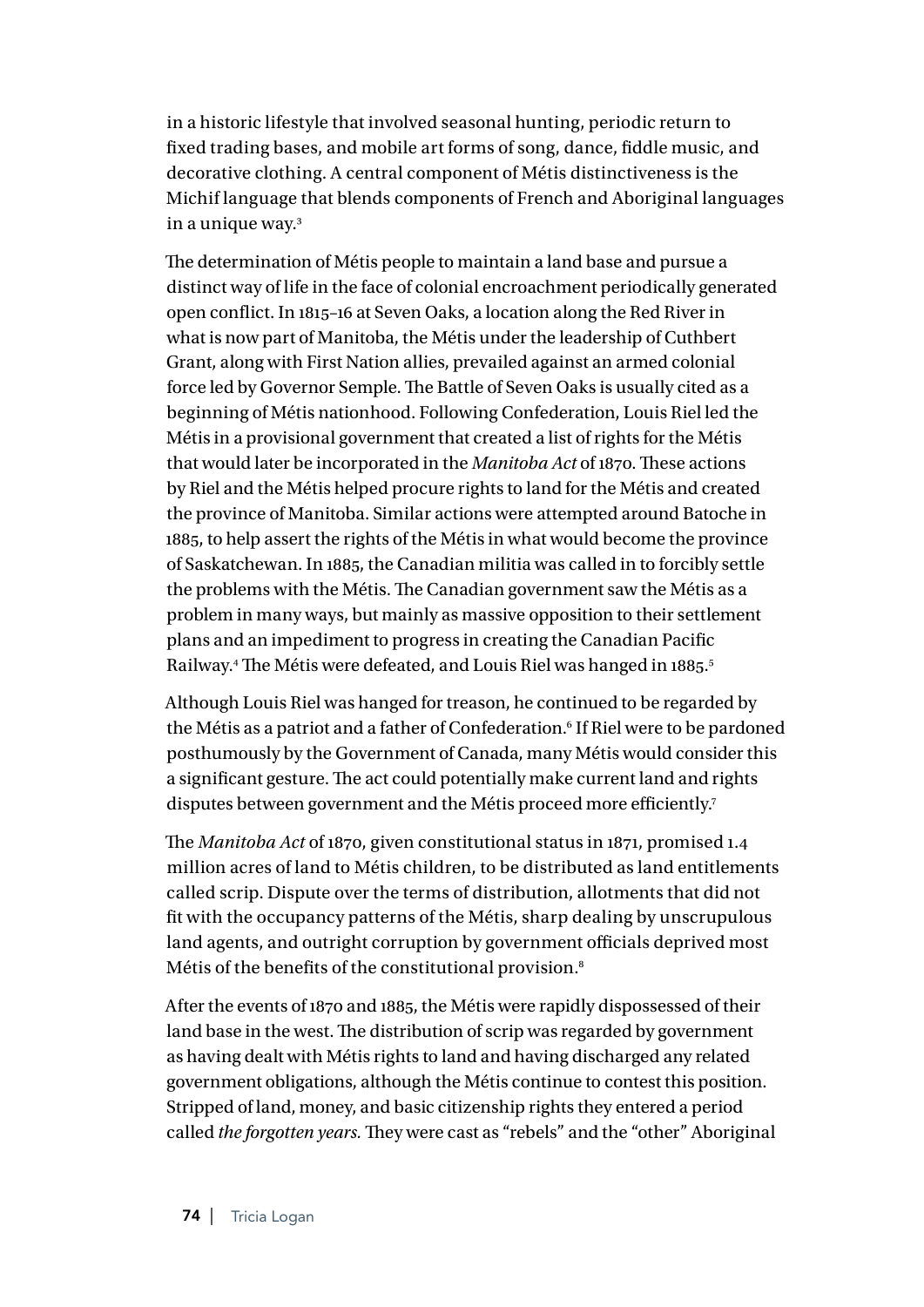people, often left as a footnote in Aboriginal histories, without the entitlements and protections afforded by the treaties to First Nations.9

Two branches of the Métis population emerged historically. The "countryborn" were children of Anglo-Saxon employees of the Hudson's Bay Company. Those who remained near trading posts for a good part of the year had some access to formal education on an ad hoc basis, and a few became successful professionals. The Red River Métis, children of French traders, extended their influence to the north and the west, hunting and travelling extensively, with fewer opportunities for education. Neither civil nor religious authorities showed much interest in the education of the Métis, although following the Battle of Seven Oaks the governor of the Red River colony invited the Roman Catholic Church to set up missions among the Plains Métis.<sup>10</sup>

Métis attendance and discharge from residential schools was not regulated in the same way as First Nations students' attendance. Mandatory and forcible attendance at residential school was a condition for First Nations students but it was not always so for the Métis.<sup>11</sup> The Métis fell between the jurisdictions of federal and provincial governments and were subject to inconsistent and disorganized policies. At the same time, Métis parents had a level of self-determination in deciding whether their children would attend residential schools.

# Factors Influencing Métis Attendance at Residential School

The Métis presented two types of problems for colonial society. Because of the history of conflict they were seen as a threat to peaceful settlement, and they existed in a grey area in which neither the provincial governments of the western provinces nor the federal government wanted to provide services such as education.

Churches and government officials in the field made the argument that it was in the interests of the Dominion to admit Métis children to Indian residential schools. A letter to Indian Affairs in 1911 stated:

it is the duty of the Provincial Governments to provide education for Half-breeds… for the proper up-bringing of the unfortunate class of children… What is to keep them from becoming outcasts and menaces to society if they be not taken into Indian schools—schools established and maintained, be it remembered, not for the mere purpose of fulfilling the conditions of Indian treaties, but in the interest of the commonwealth.<sup>12</sup>

A Métis informant reported to this researcher that the Métis who were turned away from federal-run residential schools for being *too white* were often turned away from provincial schools for being *too Indian*. 13 The extent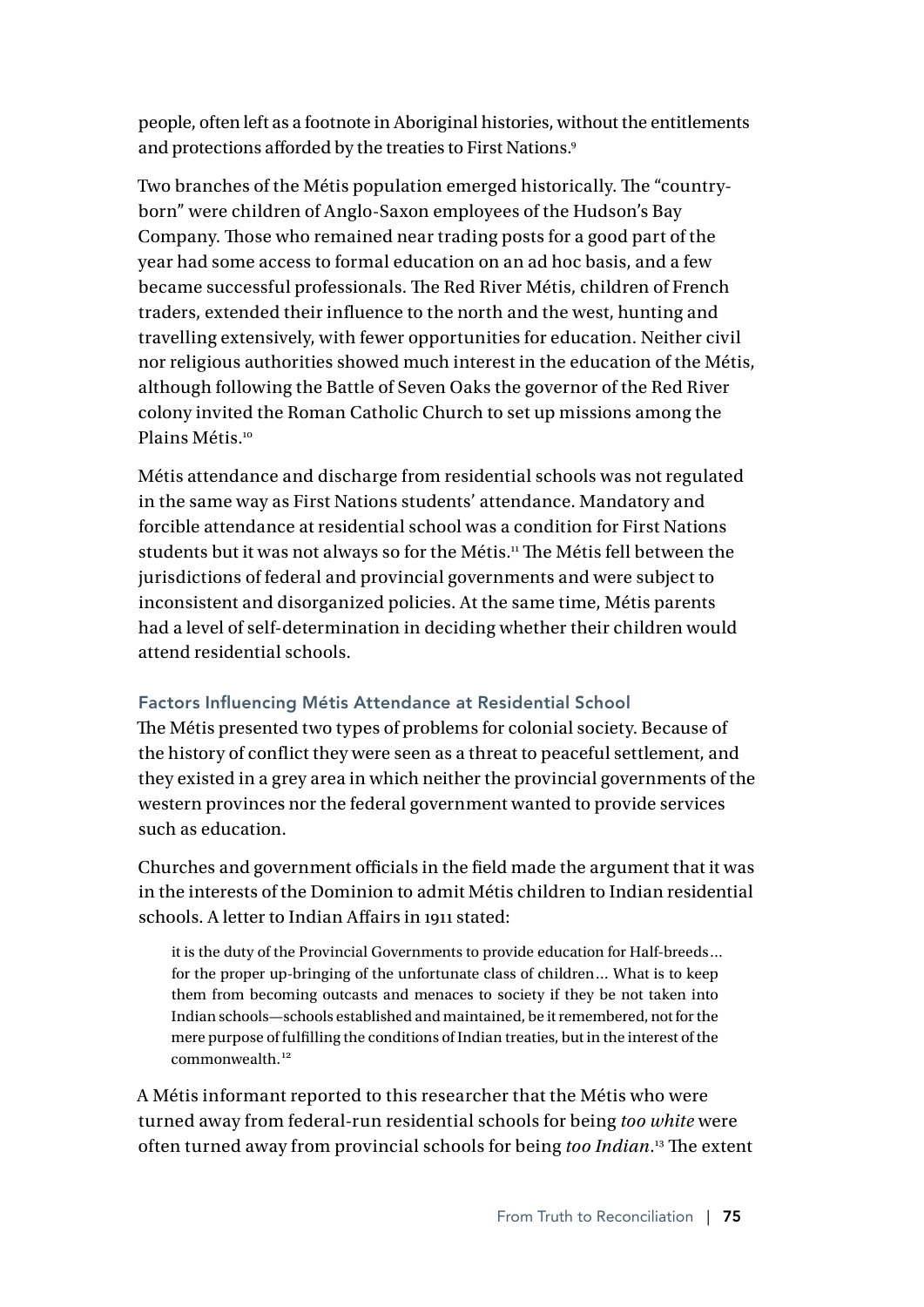of exclusion that Métis experienced is indicated in the report of Alberta's Ewing Commission in 1936, which indicated that eighty per cent of Métis children in the province had no schooling at all.<sup>14</sup> Debate continued throughout the history of residential schools about whether Métis children should be admitted, what criteria should be applied, and who would pay their tuition.

The enrolment of Métis children in residential schools would depend on a combination of their own self-determination and church and government policy. Per capita funding of residential schools made it advantageous for school administrators to admit Métis students when numbers of First Nations students were low, to move them from one school to another to adjust enrolments, or to exclude them altogether.

Per capita funding provided by the Department of Indian Affairs meant that schools with more children would receive more funding. Métis children were used to manipulate this per capita system and secure more funding for schools with low attendance. Métis children were the first to be removed or added to attendance lists in order for churches to increase their schools' attendance and therefore access more funding from the federal government. Some schools were faced with the possibility of closure due to low attendance. One school often faced with closure was the Washakada School in Elkhorn, Manitoba. To keep the school open, church officials moved students from the Qu'Appelle School in Lebret, Saskatchewan, to Elkhorn. In 1924, Indian Commissioner W. Graham wrote:

I worked hard and got every child out of the Qu'Appelle School, who had no right to be there… if it is decided by the Department, that we should admit half breeds living as Indians, off the Reserves; and if this is the class of persons you want to admit to our schools. I can fill the Elkhorn School in three weeks.<sup>15</sup>

Due to the manipulation of attendance numbers and the strict administration of per capita funds payable on behalf of First Nations children only, many of the records that exist on attendance and discharge from schools are unreliable. Inaccurate record keeping and restriction of public access to records has influenced the perception of Métis attendance at residential schools overall.

As requests for Métis enrolment from communities and churches started to multiply in the early 1900s, the federal government tried to regulate the costs involved with allowing Métis attendance. The Department of Indian Affairs created a social-class hierarchy based on the predetermined stereotypes about First Nations and Métis. The class system would identify the target groups that the government would be willing to spend federal funds on.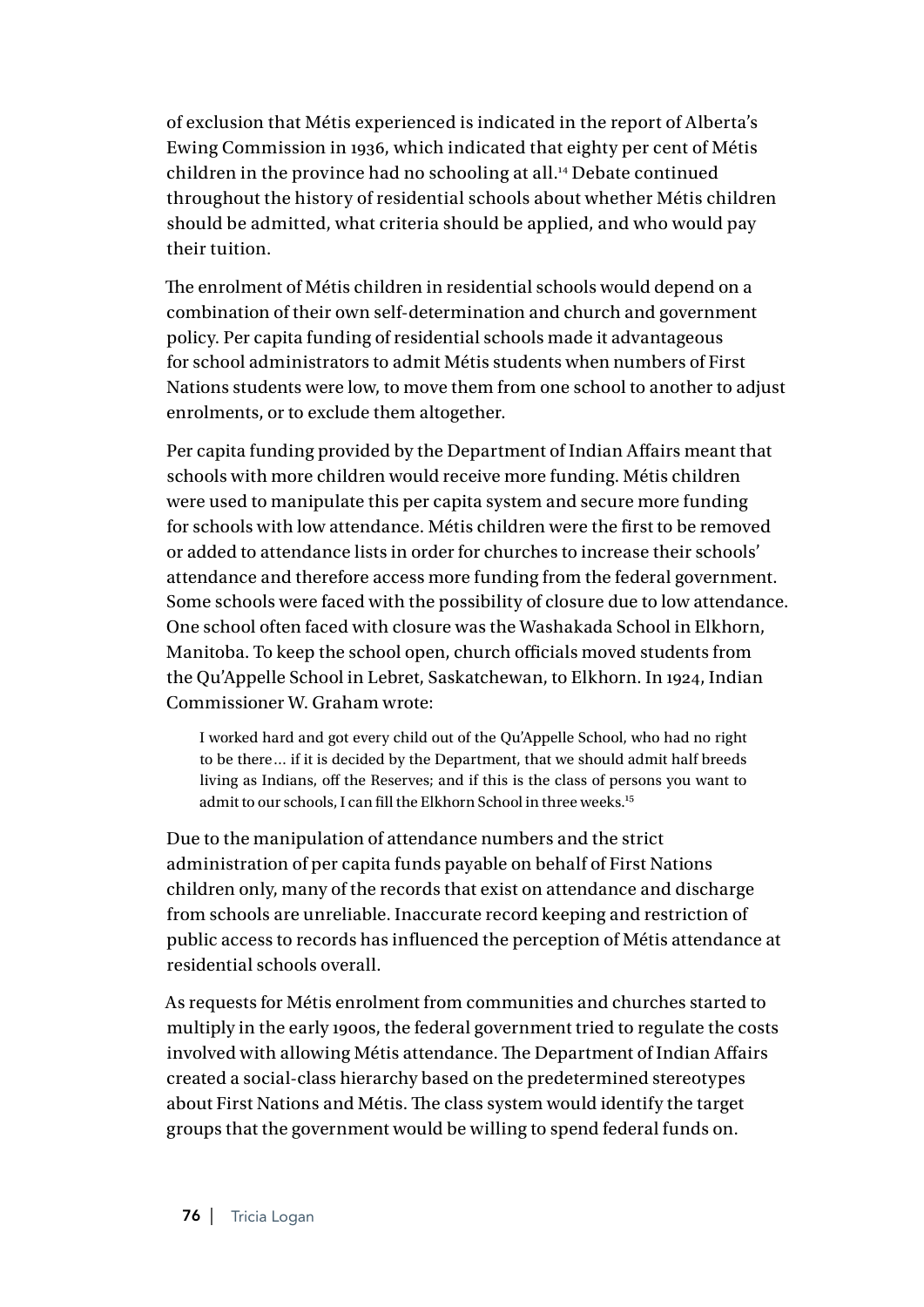Residential school officials from Manitoba, Saskatchewan, and Alberta agreed on the following class-based system:

Halfbreeds may be grouped into three fairly well-defined classes:

- 1. Those who live, in varying degrees of conditions, the ordinary settled life of the country.
- 2. Those who live, in varying degrees, the Indian mode of life.
- 3. Those wh0—and they form the most unfortunate class in the community are the illegitimate offspring of Indian women, and of whom white men are not the begetters.<sup>16</sup>

Those of the first class make no claim upon the Government of the Dominion for the education of their children; nor has any such claim as far as the knowledge of the undersigned goes been made on their behalf. The third class are entitled to participate in the benefits of the Indian schools… As to the second class of Halfbreed the undersigned at once admit that they present a difficult educational problem, but the very difficulty effects a strong reason against drawing a hard and fast line such as it is drawn. This second class of Halfbreeds may be divided into three groups:

- 1. Those who live apart from Indians but follow a somewhat Indian mode of life
- 2. Those who live in the vicinity of Indian Reserves
- 3. [Those who] [l]ive on the Reserves<sup>17</sup>

In arguing for admission of Métis students, school officials pointed out that

such schools were established not to meet treaty obligations towards Indians, but as a means of preventing, in the public interest, a race of wild men growing up whose hands would be against all men and all men's hands against them.<sup>18</sup>

If the government or churches perceived Métis children as living an "Indian mode" of life, as savages or as un-Christianized, they were more likely to take the children into the residential schools.

The Roman Catholic Church was particularly influential in Métis involvement in residential schools. Some schools opened in predominately Métis communities because of the early missionary history of the Roman Catholic Church in that area. Fort Ellice and Camperville, Manitoba, Lebret and Isle a la Crosse, Saskatchewan, and St. Paul's, Alberta, have centuries of Métis history and Roman Catholic missions and were also home to some of the largest residential schools where Métis attendance was high. Métis families who were closely tied to Roman Catholicism often requested that their children be taken to a Roman Catholic school, but Métis were not accustomed to the severity and aggressiveness of socialization that was practised in the schools. The influence of religious denomination drew Métis students to the schools, but it also led to mistrust of the church and resistance against church relationships. A student at a church-run day school remembered morning catechism: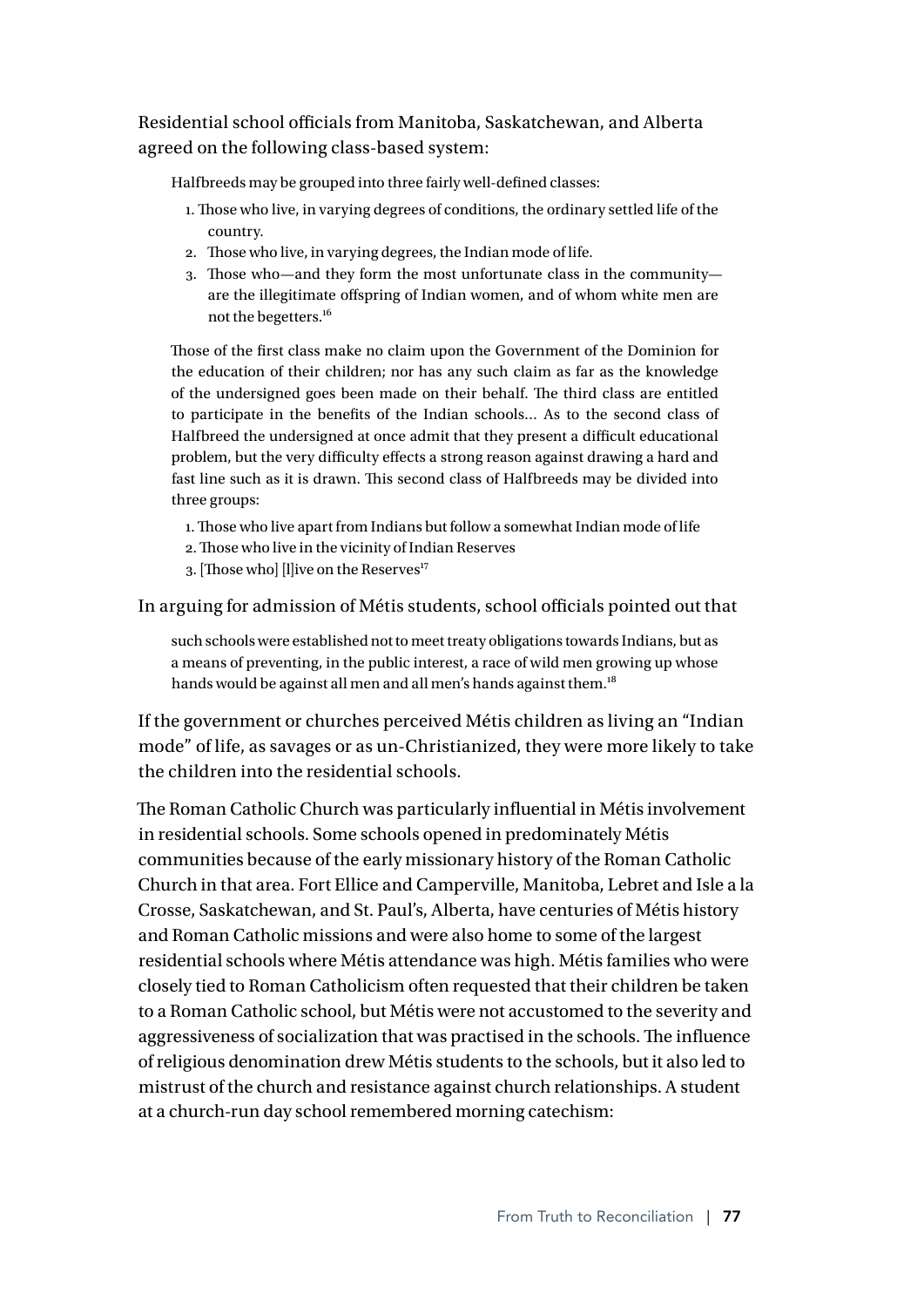We had to go to catechism on the reserve, at the residential school we had to walk, we had to go in the morning, every morning. Before communion, you got to go about two or three months before you can go to communion, 'cause you're a pagan baby you know.<sup>19</sup>

Residential schooling was, in some cases, the only option available if Métis parents wanted their children to attend school. Conversely, school administrators and Indian agents charged with populating the schools would take children who they deemed to be "living an Indian mode of life" into the schools regardless of their identification as First Nations or Métis. Within a certain geographic area, First Nations and Métis children would be taken to the schools primarily due to their location in relation to the school. Métis received little or no funding for attending residential school, so transportation was their own responsibility. Schools would be filled with First Nations students who were transported hundreds of kilometres from their homes, but the Métis were usually limited to attending schools that were in close proximity to them.

While distance often made students long more for home, geographic location stood as a small barrier for those students who were determined to escape. Emotional and intellectual coercion had a far greater impact on keeping students in the schools, and location did not work for student retention as much as was hoped.

The Department of Indian Affairs, which regulated attendance policies, would sometimes allow Métis attendance on request. While some of the churches that administered the schools would manipulate government attendance policies, others adhered to the government restrictions. Church-department correspondence indicates that some churches applied to the Indian agents and/or the Department directly to request Métis attendance. Many of the requests were made on behalf of Métis families who had prior communication or relationships with the churches that ran the schools. Some arrangements were made to the mutual benefit of the school and the Métis:

the Department will not object… to their attending the schools, provided their parents will, as suggested by the Agent deliver a few loads of wood at the school for the winter.<sup>20</sup>

Evidence of a long-term understanding between churches and the Métis can be seen in the flexibility that was allowed to the Métis in their attendance at residential school. First Nations women who lost their status by marrying either a non-Aboriginal or a Métis man might be eligible in some time periods for treaty annuities. In some cases the churches could draw on treaty money or family allowance cheques to subsidize the children's attendance at the schools.21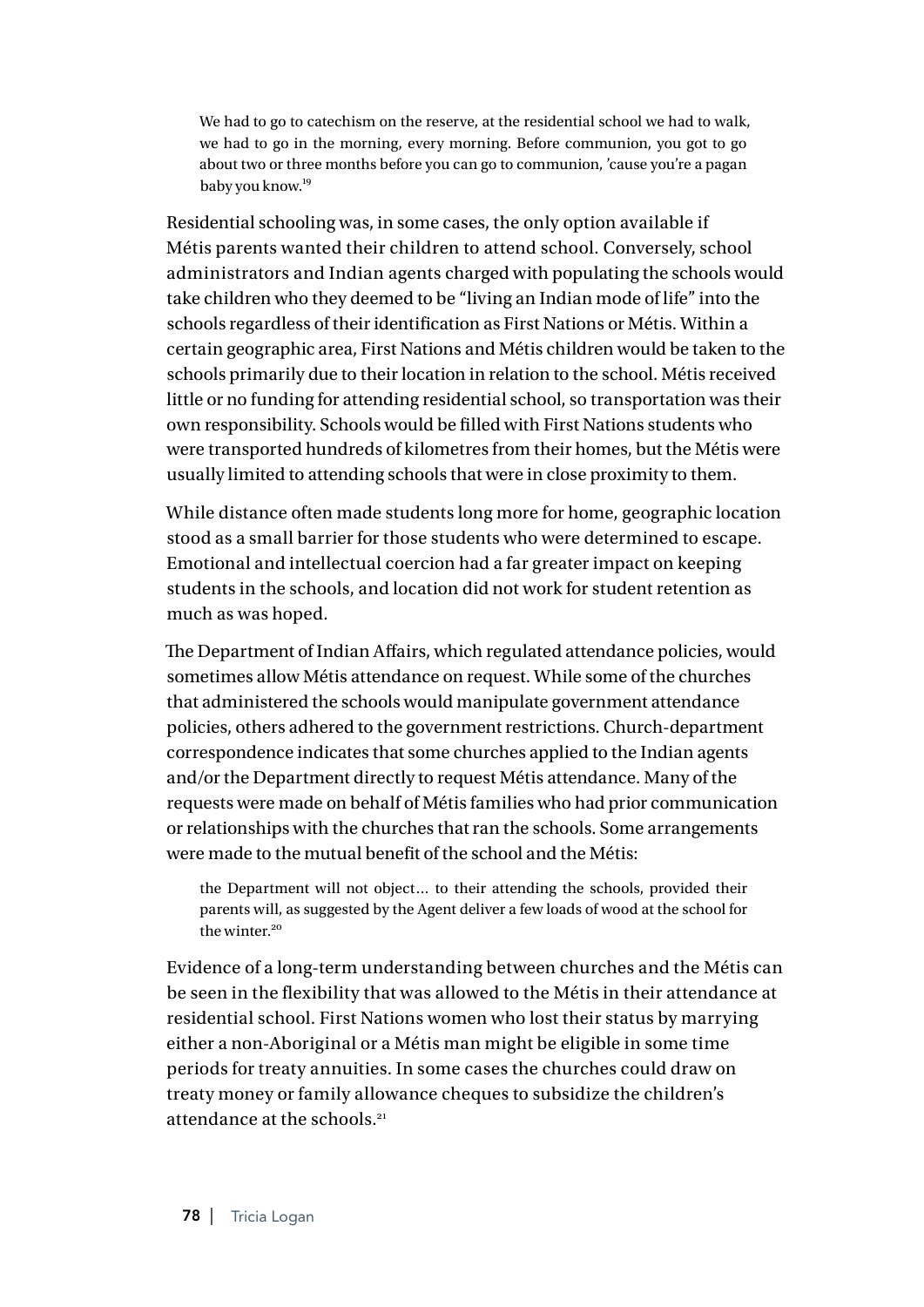Perceptions about race and physical appearance influenced Métis attendance at residential school. In correspondence from Indian agents who evaluated students at the schools, racial characteristics were often considered. In a letter from Lytton Industrial School, the subject line read "Re: Admission to Halfbreeds into Industrial Schools," and the body of the letter included the following description:

There are difficulties in this matter—I had two boys in school – one grey eyes – hair lighter than Indians in texture and colour—very fair skin—the other Indian in all appearances—both of the same mother—the same father, acknowledged with.<sup>22</sup>

Characterizations that were unimportant to the Métis were used arbitrarily by government and churches to make decisions on whether or not they would admit certain students.

Nuns and priests at each school viewed both First Nations and the Métis as the "pagan babies"<sup>23</sup> and considered their own role in the schools as an obligation to save these "savages and heathens." In close contact with the Métis communities and First Nation reserves, churches were keen to help "save" the Métis as well as First Nations. A letter from the Bishop of Keewatin, written in 1917, asked about the admission of Métis to residential schools:

I want to ask you if, in this Northern part of the Northwest where Indians are bound to remain in their reserve and are living side by side with the Halfbreeds in the wilds, the children of those Halfbreeds can be admitted in Indian Boarding Schools.<sup>24</sup>

While the government was willing to provide the Métis with a badly administered system of land and money scrip in recognition of their Aboriginal rights, few other services were offered to the Métis. The one consistent feature of government policy was the objective to save money. Métis attendance was discouraged through funding rules under the per capita system, which specifically stated that "No names other than those of Indian children are to be included in this Return."<sup>25</sup> The importance of submitting returns to the Department of Indian Affairs was emphasized by another rule set by the Department: "No teacher's salary will be paid until this Return has been received by the Department."<sup>26</sup>

### The Residential School and Child Welfare System Connection

In addition to the impact of residential schooling itself, another practice had an impact on Métis families and communities. There are numerous connections between the residential school system and the child welfare system. Reconciliation for the Métis would mean a considerable effort being made to investigate these connections and the overall child welfare system, past and present. Michif Elder Rita Flamand worked closely with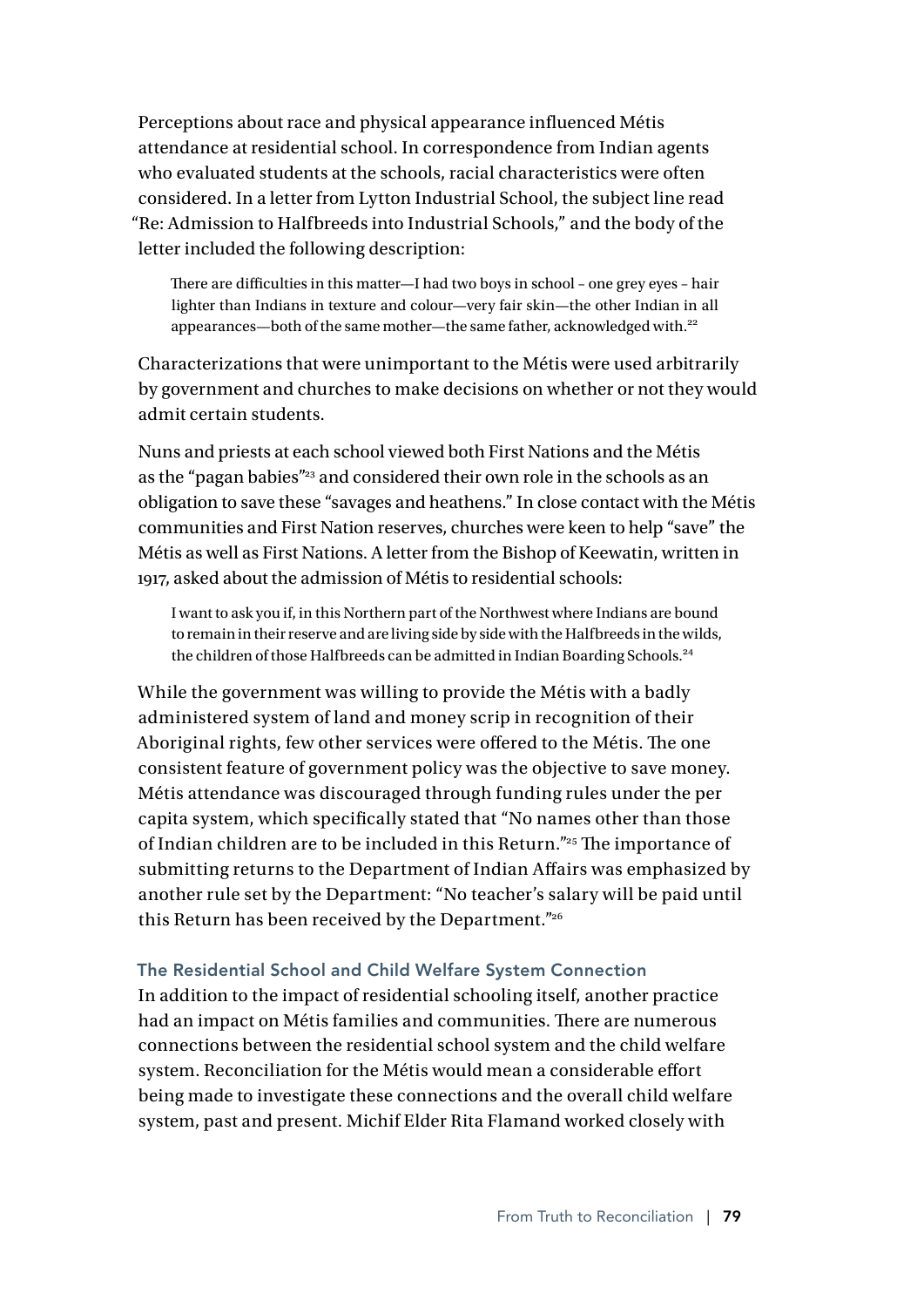Métis children and helped repatriate children who were removed from their families in what became known as the Sixties Scoop:

That's the time when they started picking up kids later on, when the lake started to dry up and there was no fish in the lake, the people were starting to have a real hard time in the community and that's when they took the kids. They should have helped the parents to keep the kids ... they just took the kids and didn't help the people.<sup>27</sup>

Métis Elders interviewed about residential school experiences ask why a similar study on the impacts of the child welfare system is not being conducted. For the Métis and other Aboriginal people in Canada, the child welfare system was another publicly supported and administered way of assimilating their children. The widespread practice of removing children from their Métis families and placing them in white, middle-class foster and adoptive homes was ideologically an extension of the residential school model, perpetuating the false image of the unfit Métis parent. The provincial child welfare system mutated into a state-sanctioned transfer of children from one group to another group:

The white social worker, following hard on the heels of the missionary, the priest and the Indian agent, was convinced that the only hope for the salvation of the Indian people lay in the removal of their children.<sup>28</sup>

Métis families have been negatively altered by federal, provincial, and church policies created in the name of "child care." The prevailing doctrine that external agencies had authority over the care of Métis children existed for over a century and did what many consider irreparable damage to Métis families and communities. Geoffrey York, in his book *The Dispossessed: Life and Death in Native Canada,* comments on the removal of thousands of children during the 1960s and 1970s and their placement with non-Aboriginal adoptive parents and foster families:

During these two decades child welfare agencies sent Indian and Métis children from Manitoba and other provinces to the homes of white middle-class couples in Canada and the United States, on the assumption that these couples would make better parents than low-income families on Indian reserves and in Métis communities. Years later, it became obvious that the policy was a failure.<sup>29</sup>

#### Creation of a "Half-breed" Class Structure

Métis people's cultural identity and economic system was derived during the early to mid-1800s from hunting and liaison with fur trade companies. Métis identity cannot be reduced to one firm concept; rather, it is a fluid process that allowed the Métis to optimize their economic and social potential. Métis identity evolved with each challenge that it faced. The core of the identity never changed, but the perception of that identity progressed to fit new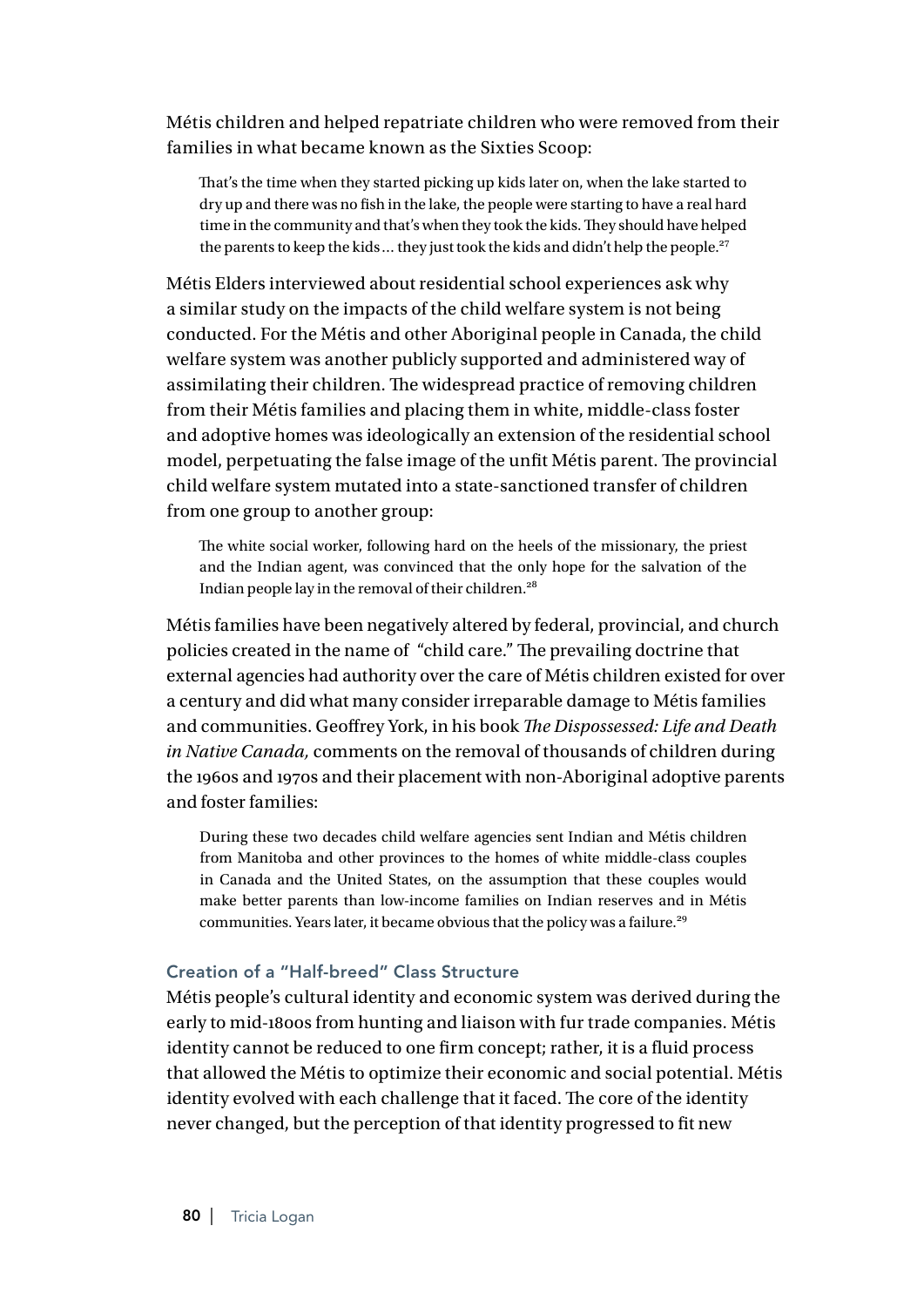parameters that the Métis were offered. Their core remained at all times distinctly Métis with a culture and language that was always greater than the sum of its original parts, always more than just a "half" of anything. During the growth of Métis identity in the West, Métis themselves created their own social system based on the buffalo hunt, trading, and entrepreneurship.

Canada's racist rearrangement of Métis social structures is still reverberating in Métis communities today. Categorization according to criteria of blood quantum or environment as perceived by residential school administrators, Indian agents, clergy, and non-Aboriginal community members created divisions that persist today.

The nuns, they segregated us, you might as well say… from the better Métis to the poor Métis. Well, the nuns always had respect for the Moms and Dads that they knew.<sup>30</sup>

Métis students had memories of the children with money being treated differently than those who lived off the land. Those Métis who were perceived as living the country mode of life were treated differently than those who were living an Indian mode of life. Proximity to a First Nations reserve, farm, farm co-op, road allowance, or to the bush determined how external agencies (schools or child welfare) would see a child's environment. These early class distinctions were used by the residential schools and were carried over into different government programs.

The role of the Indian agents in these various Department of Indian Affairs agencies in determining a class structure influenced the Métis even though they were not directly impacted by the *Indian Act* itself. Agents were charged with conducting follow-up reports on former residential school students; female students were reported as doing well if they were married to a white man and doing poorly if they were married to a Métis man. If former students, First Nations or Métis, returned to their homes or to the bush after graduation, they were also considered as doing poorly.<sup>31</sup>

The class distinctions created by Indian Affairs carried over to how the Métis and First Nations saw themselves. They were taught to judge themselves and one another by these value-laden characteristics, thus internalizing oppression. Coming from Métis communities and large families, Métis children originally had little or no concept of Western class distinctions, definitions of poverty, or racism. Entering residential school often meant that they were learning about non-Aboriginal Canada for the first time and, at the same time, they were learning what non-Aboriginal Canada thought about them. The most common statement made by Métis residential school Survivors is: "We were outsiders<sup>"32</sup>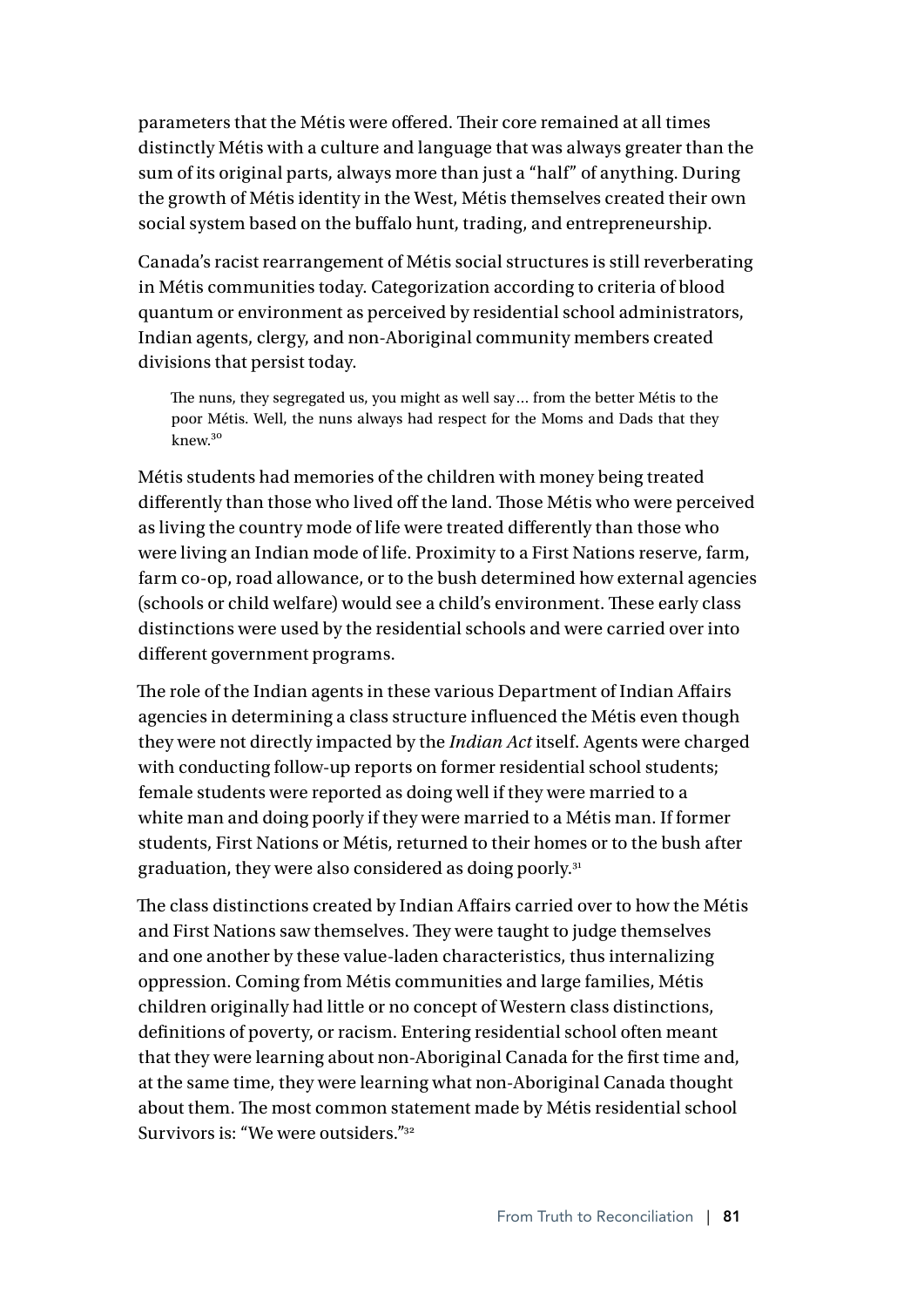Too white to be considered eligible for Aboriginal rights and too brown to be treated as full Canadian citizens, the Métis were always slipping through the cracks. Being considered outsiders at residential school was simply a reflection of how dominant Canada perceived Métis people. Métis children were singled out by teachers and ridiculed by First Nations classmates for being half-breeds. Entering residential school meant entering an atmosphere of gender segregation, racial persecution, and constant ridicule. One Métis Survivor stated:

The nuns told us, you know, Indians were bad. Now why would they be telling us Indians were bad? It doesn't matter how tiny bit of Indian or white or whatever; they shouldn't say one nationality is so bad, why? We were little Indian kids, us Métis. They called us half-breeds. I hate that word but who are they to say. I felt bad about that when they called us half-breeds… When you do something wrong they call you nothing but an f'ing half-breed.<sup>33</sup>

Métis children learned exactly what being a half-breed meant in the eyes of school personnel. One Métis Survivor remembered how hard it was:

It was very hard to be there with Sisters always after you… calling me "*sauvage*" which meant "savage" in French or "*le chien*" that meant "dog." That's what they used to call us when we didn't listen. I knew what it was because my mom and dad spoke French and the other kids didn't know what it was; they didn't know the French language.<sup>34</sup>

Métis children learned at a young age just what being a dog, a "breed," a "mutt," or a half-breed really meant to non-Métis. All students had daily reinforcement of the inhumanity that came with church-led illusions of superiority by being spoken to, fed, and disciplined as dogs. Michif Elder Grace Zoldy pointed out the students' perspective on the abuse in the schools:

We never said anything 'cause we thought it was normal. We thought it was normal in the white system. We didn't know they were coming here to use us and abuse us in any way possible. We didn't know that. Our parents didn't know that.<sup>35</sup>

#### Common Experience Payments

Indian Residential Schools Resolution Canada recently started delivering common experience payments to recognized residential school Survivors in Canada. Media attention has focused on these payments and the rest of the compensation package. It is hoped that the truth and reconciliation process will play a role in educating Canadians about the real impact of residential schooling on Survivors. It is encouraging to know that the residential school legacy need not remain in the collective Canadian memory only as the origin of monetary payouts.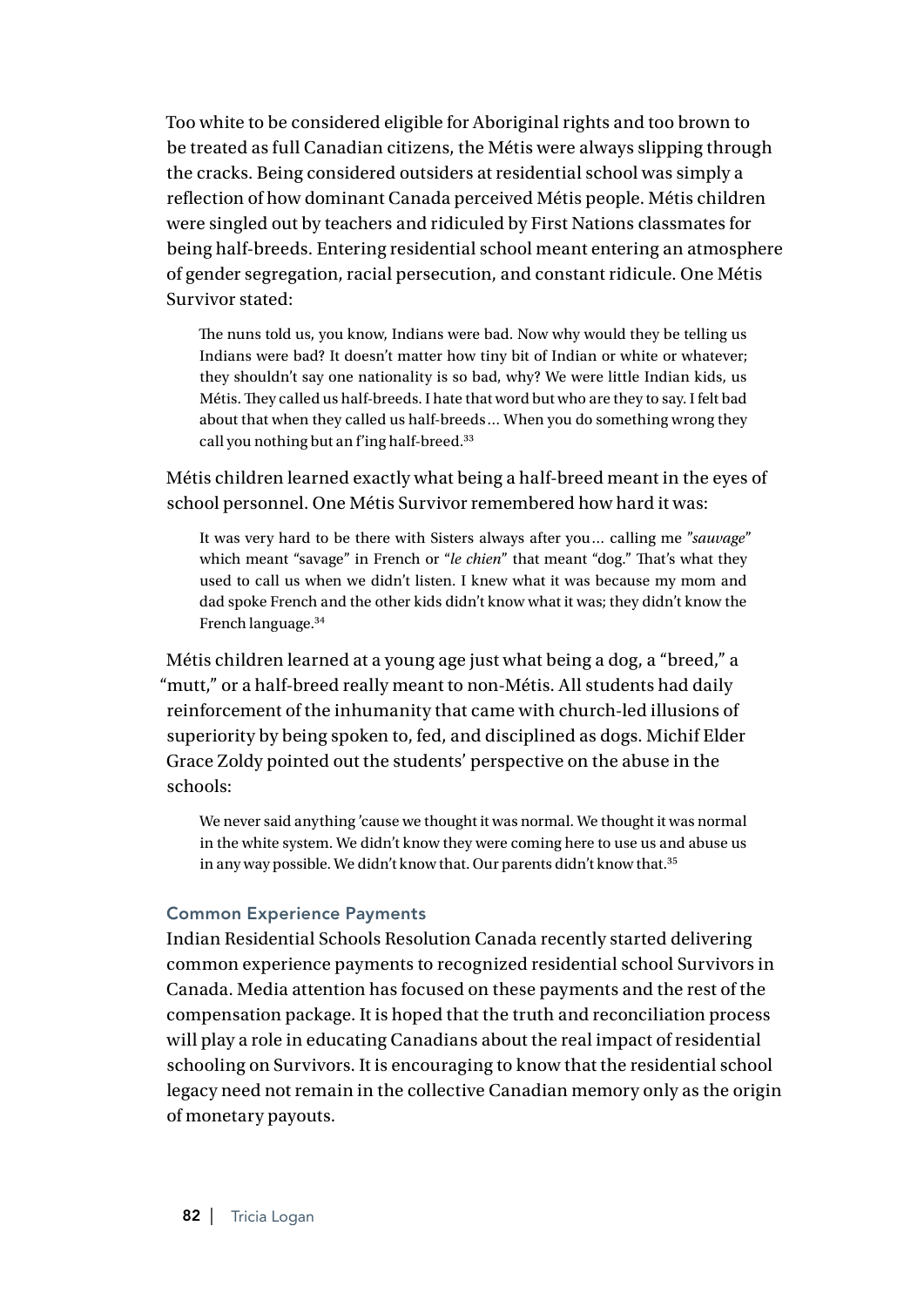Métis are included in the common experience payments according to section 14.01 of the *Indian Residential Schools Settlement Agreement*. 36 There are barriers that some Métis people fear will keep them from being included in the common experience payment, denying their eligibility for the compensation packages. One barrier is the list of schools that are considered residential schools under the *Agreement*. Several schools considered residential schools by the former students are not listed in the *Settlement Agreement*. Schools can be added to the list of schools in Schedule F of the *Agreement*, but the schools must be defined as residential schools according to Section 12.01, which reads:

- a) The child was placed in a residence away from the family home by or under the authority of Canada for the purposes of education; and,
- b) Canada was jointly or solely responsible for the operation of the residence and care of the children resident there <sup>37</sup>

As previously outlined, many Métis were enrolled according to the location of the schools. Métis were more likely to attend schools if they were close to home and especially if the schools were associated with the alreadyestablished Roman Catholic missions in their communities. Métis attended the schools and were subjected to the same treatment as the other students, but the Métis did not have to stay at the schools since the schools were built in their home communities. As some of these schools are and were considered "day schools" only, even though they were administered by the same clergy and agencies, they are not included in the current *Settlement Agreement*. Métis Survivors who attended day schools or some residential schools as day students feel that they are entitled to the compensation package, but Métis former students are likely to be left out because of the criteria for defining which schools are included in the settlement.

The seemingly perpetual grey area that influenced Métis attendance while they were in the schools continues to impact how their claims are addressed today. Métis attendance was inconsistent due to changing policies, and Métis attendance over the entire residential school era was relatively low. Data assembled by Indian and Northern Affairs Canada estimated that of 105,000 to 107,000 former students alive in 1991, eighty per cent were registered Indians, nine per cent were Métis, six per cent were non-status Indians, and five per cent were Inuit.38 Even though the Métis and Inuit represent a small percentage of former students still alive, the manner in which they are currently represented in resolution provisions is not representative of the number that did attend. Fewer Métis attended the schools, but in many cases there is no record at all of those who did attend.

In order to address the Métis experience, the role that provinces played in residential schools and the child welfare system needs to be acknowledged.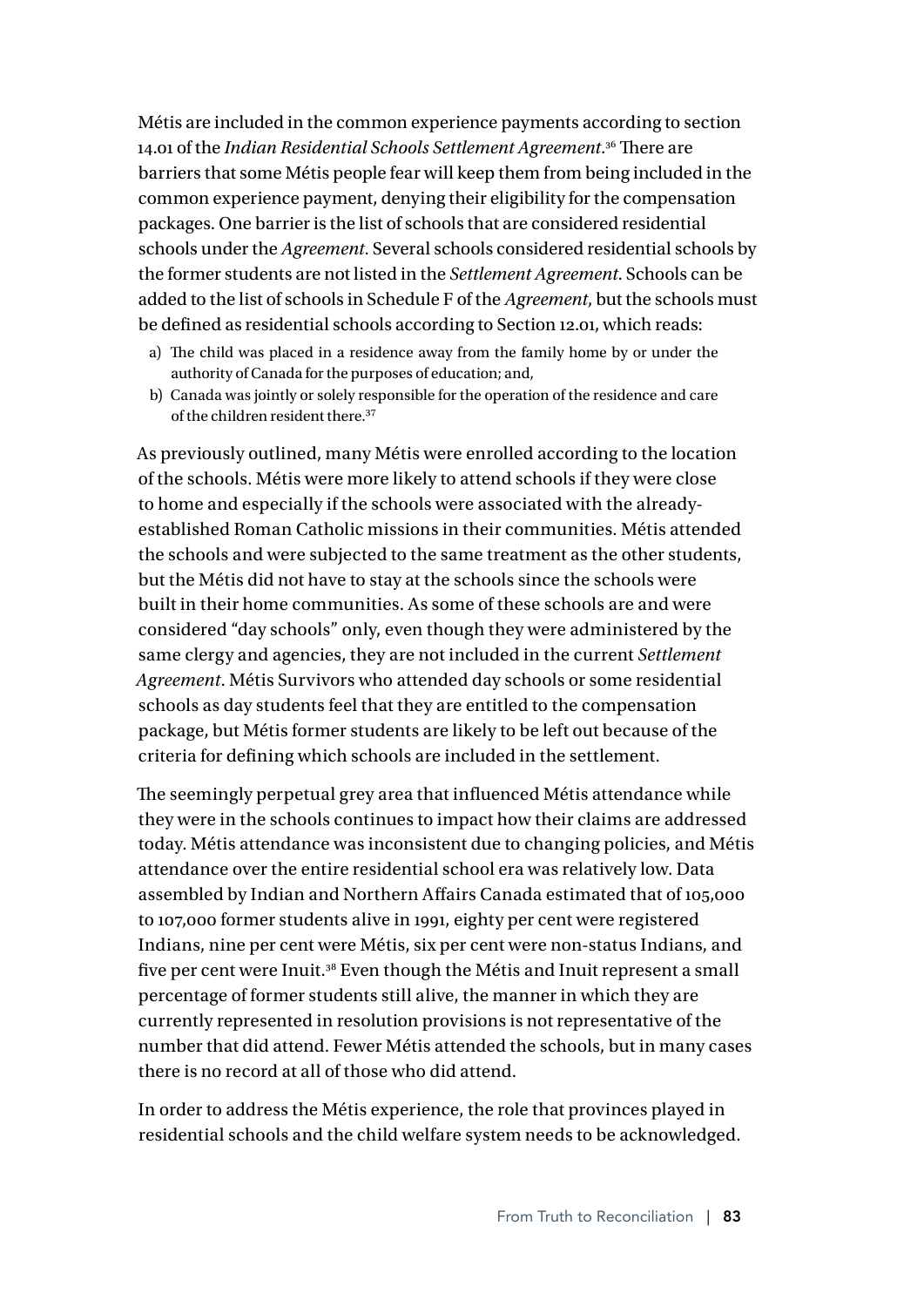In order to get a complete picture of how Métis children were handled, links between the federal government, churches, and provincial governments need to be traced. There are too many similarities and patterns of aggressive assimilation between the three main administrators that impacted the Métis to overlook the connections between them.

# Commemoration and Forced Forgetting

The effort to instill new languages, new culture, and Euro-Canadian world views into young Aboriginal minds worked simultaneously with cultural annihilation. At the same time that First Nations, Métis, and Inuit children were forced to learn new ways of knowing, they were also forced to forget and banish all of their old ways. Students were forced into forgetting and, as adults, it is something that still troubles them. Reclaiming language, traditions, knowledge, customs, culture, and family memories is attempted by many, if not most, Survivors. Annihilation of memories of their physical, spiritual, emotional, and mental homeland was something even those Survivors with the most positive memories of residential school experienced.

Potentially, commemoration will take place in coordination with the truth and reconciliation process, and it could help to provide a supportive venue for Survivors' remembering. In addition, truth and reconciliation events will provide critical recognition of the role that Canada and the churches played. The act of informing bystander Canadians of a long-held secret will aid in reconciliation. Education and regaining lost memories of language, culture, and customs will help rebuild pride and resilience in those who were forced to forget. Some of what they were forced to forget were the children who died during their time at the schools.

Frequent questions and requests for information from residential school Survivors concern the children who passed away at the schools. Some children died from disease, neglect, and abuse; others who died after attempts to run away were used by the school administrators as so-called examples, essentially saying, "This is what happens when you misbehave." Many Survivors remember funerals being used as lessons. There is a collective longing among former students who lost family members, friends, and classmates at residential school to resolve the trauma of loss and to honour those who passed away. Métis students join their First Nations and Inuit classmates in requesting cemetery records and death certificates.

It is often said that Métis, and all Survivors, are resilient. Perhaps forgetting aided in the resilience, but now, in an open environment, active remembering and active forgetting will be done by choice, not necessity.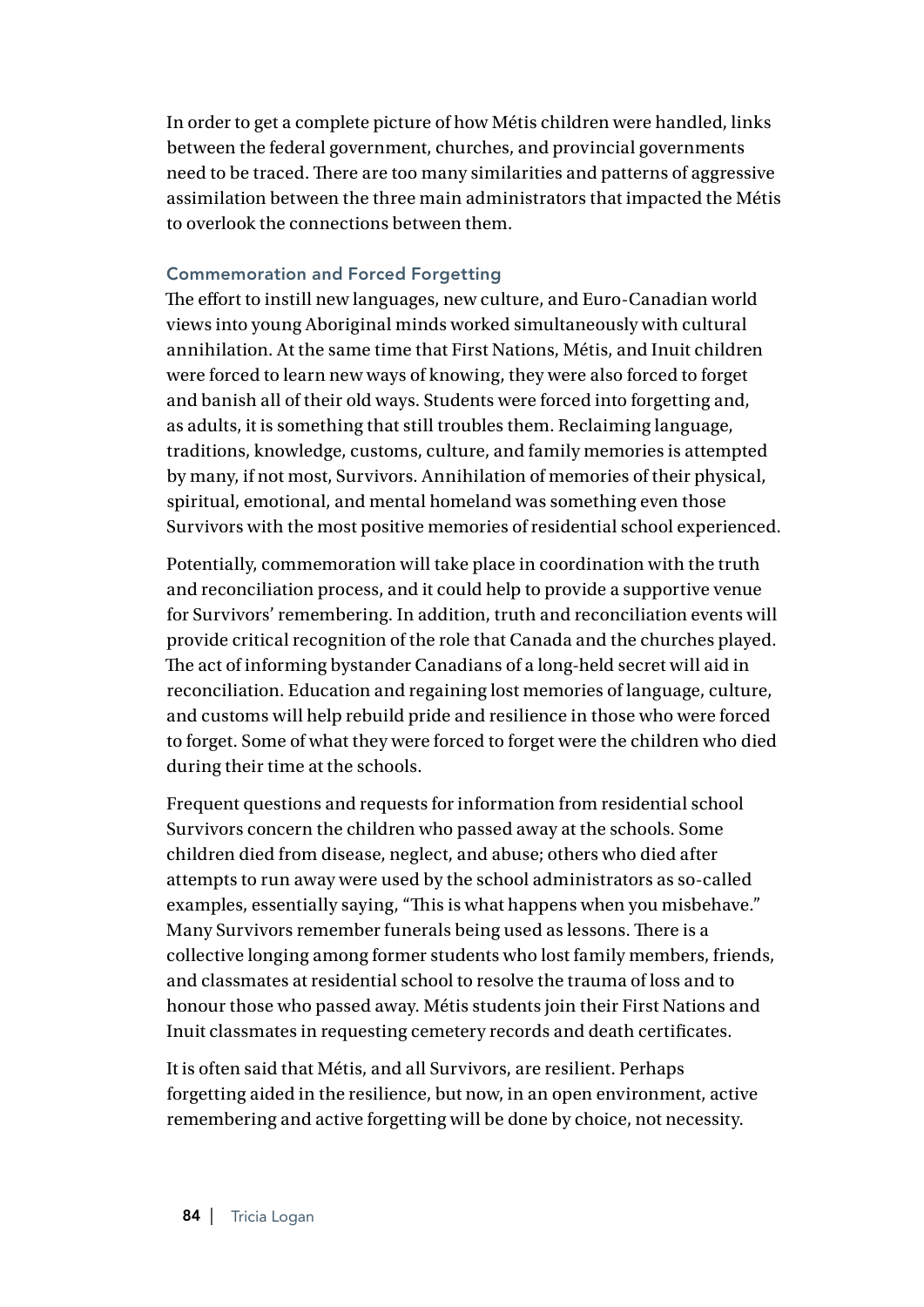#### **Notes**

- 1 Logan, T.E. (2007). We Were Outsiders: The Métis and Residential Schools (M.A. thesis, University of Manitoba).
- 2 Royal Commission on Aboriginal Peoples [RCAP] (1996:199–200). *Report of the Royal Commission on Aboriginal Peoples, Volume 4: Perspectives and Realities*. Ottawa, ON: Minister of Supply and Services Canada.
- 3 RCAP (1996).
- 4 Shore, Fred (2001). "The Emergence of the Métis Nation in Manitoba". In L. Barkwell, L. Dorion and D. Prefontaine. Winnipeg, MB: Pemmican Publications: 76–77.
- 5 Shore (2001).
- 6 RCAP (1996).
- 7 Friesen, J.W. and Friesen V.L. (2004). *We are Included: The Métis People of Canada Realize Riel's Vision*. Calgary, AB: Detselig.
- 8 RCAP (1996).
- 9 Logan, T.E. (2006). Lost Generations: The Silent Métis of the Residential School System: Revised Interim Report. In L.N. Chartrand, T.E. Logan, and J.D. Daniels, *Métis History and Experience and Residential Schools in Canada*. Ottawa, ON: Aboriginal Healing Foundation: 57–93.
- 10 Chartrand, L.N. (2006). Métis Residential School Participation: A Literature Review. In L.N. Chartrand, T.E. Logan, and J.D. Daniels, *Métis History and Experience and Residential Schools in Canada*. Ottawa, ON: Aboriginal Healing Foundation: 5–55.
- 11 Milloy, J.S. (1999). *A National Crime: The Canadian Government and the Residential School System - 1879 to 1986*. Winnipeg, MB: The University of Manitoba Press.
- 12 Provincial Archives of Manitoba. Letter dated 9 November 1911 to the secretary, Department of Indian Affairs, Ottawa from "an obedient servant," [signature obscured], Winnipeg. RG 10, File 150-9, Vol. 6031.
- 13 Bourassa, Madeleine (2004). Personal communication, Lebret, Saskatchewan, November 2004.
- 14 Government of Alberta (1936:7). Report of the Royal Commission Appointed to Investigate the Conditions of the Half-Breed Population of Alberta. Edmonton, AB: Provincial Museum and Archives of Alberta, 1936). Cited in RCAP (1996:435). *Report of the Royal Commission on Aboriginal Peoples, Volume 3: Gathering Strength*. Ottawa, ON: Minister of Supply and Services Canada.
- 15 Provincial Archives of Manitoba. Letter from Indian Commissioner W. Graham dated 17 April 1924.
- 16 It is not clear in the record whether "illegitimate" simply meant that "begetters" were not established as Indians who could pass on entitlement to treaty annuities. Although they were identified as half-breeds, this did not appear to be an impediment to being enrolled in residential schools.
- 17 Provincial Archives of Manitoba. Letter from Emile J. (St. Albert), Adilard (St. Boniface), Olivier Elizard (Regina), Emile Grouard (Athabaska). RG 10, vol. 6039, file 160-1, part 1.
- 18 Provincial Archives of Manitoba. Letter from Emile J. (St. Albert), Adilard (St. Boniface), Olivier Elizard (Regina), Emile Grouard (Athabaska).
- 19 Zoldy, Grace (2007). Personal communication, Camperville, Manitoba, 9 November 2007.
- 20 Provincial Archives of Manitoba. Letter from Deputy Superintendant General dated 25 April 1904. RG 10, Vol 6031, File 150-9, Part 1.
- 21 Logan, Helen (2004). Personal communication, Regina, Saskatchewan, November 2004.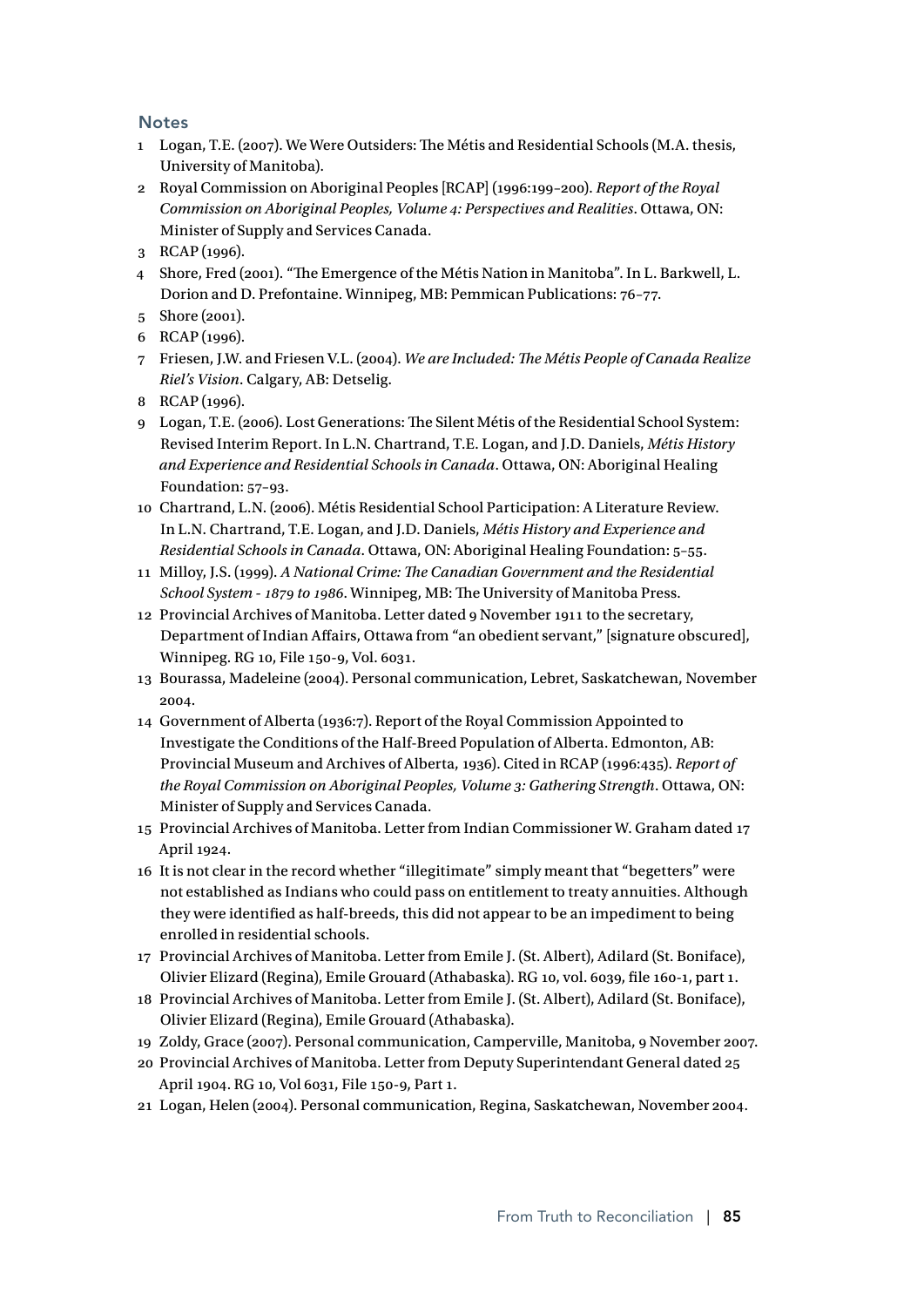- 22 Letter dated 7 February 1911 as cited in Shore, Fred J. and Lawrence J. Barkwell (eds.) (1997). *Past reflects the present: the Métis Elders' Conference.* Winnipeg, MB: Manitoba Métis Federation.
- 23 Zoldy (2007).
- 24 Provincial Archives of Manitoba. Letter dated 19 February 1917 from O. Charlebois, Bishop of Keewatin, The Pas, Manitoba. RG 10, vol. 6031, file 150-9, part 1.
- 25 Saskatchewan Archives Board. Education File, Add 2, File 48, Ed. Add 2, 48.
- 26 Saskatchewan Archives Board. Education File, Add 2, File 48, Ed. Add 2, 48.
- 27 Flamand, Rita (2007). Personal Communication, Camperville, Manitoba, 9 November 2007.
- 28 Fournier, S. and E. Crey (1997:84). *Stolen From Our Embrace: The Abduction of First Nations Children and the Restoration of Aboriginal Communities*. Vancouver, BC: Douglas and McIntyre.
- 29 York, G. (1990:202). *The Dispossessed: Life and Death in Native Canada*. Toronto, ON: McArthur & Company Publishing Limited.
- 30 Zoldy (2007).
- 31 Examples of follow-up reporting can be found in Provincial Archives of Manitoba. Indian Affairs. School Files, RG 10, Volume 6032, File 150-14, part 2.
- 32 Blondeau, Tillie (2000). Personal communication, Lebret, Saskatchewan, April, 2000.
- 33 Anonymous cited in Daniels, J. (2004:58–59). *Métis Memories of Residential School*. Edmonton, AB: Métis Nation of Alberta.
- 34 Anonymous cited in Daniels (2004:111).
- 35 Zoldy (2007).
- 36 Indian Residential Schools Resolution Canada (2006). *Indian Residential Schools Settlement Agreement*. Retrieved on 10 January 2008 from: http://www.irsr-rqpi.gc.ca/ english/pdf/Indian\_Residential\_Schools\_Settlement\_Agreement.PDF
- 37 Indian Residential Schools Resolution Canada (2006:63).
- 38 Castellano, M. Brant (2006). *Final Report of the Aboriginal Healing Foundation, Volume I: A Healing Journey: Reclaiming Wellness*. Ottawa, ON: Aboriginal Healing Foundation.